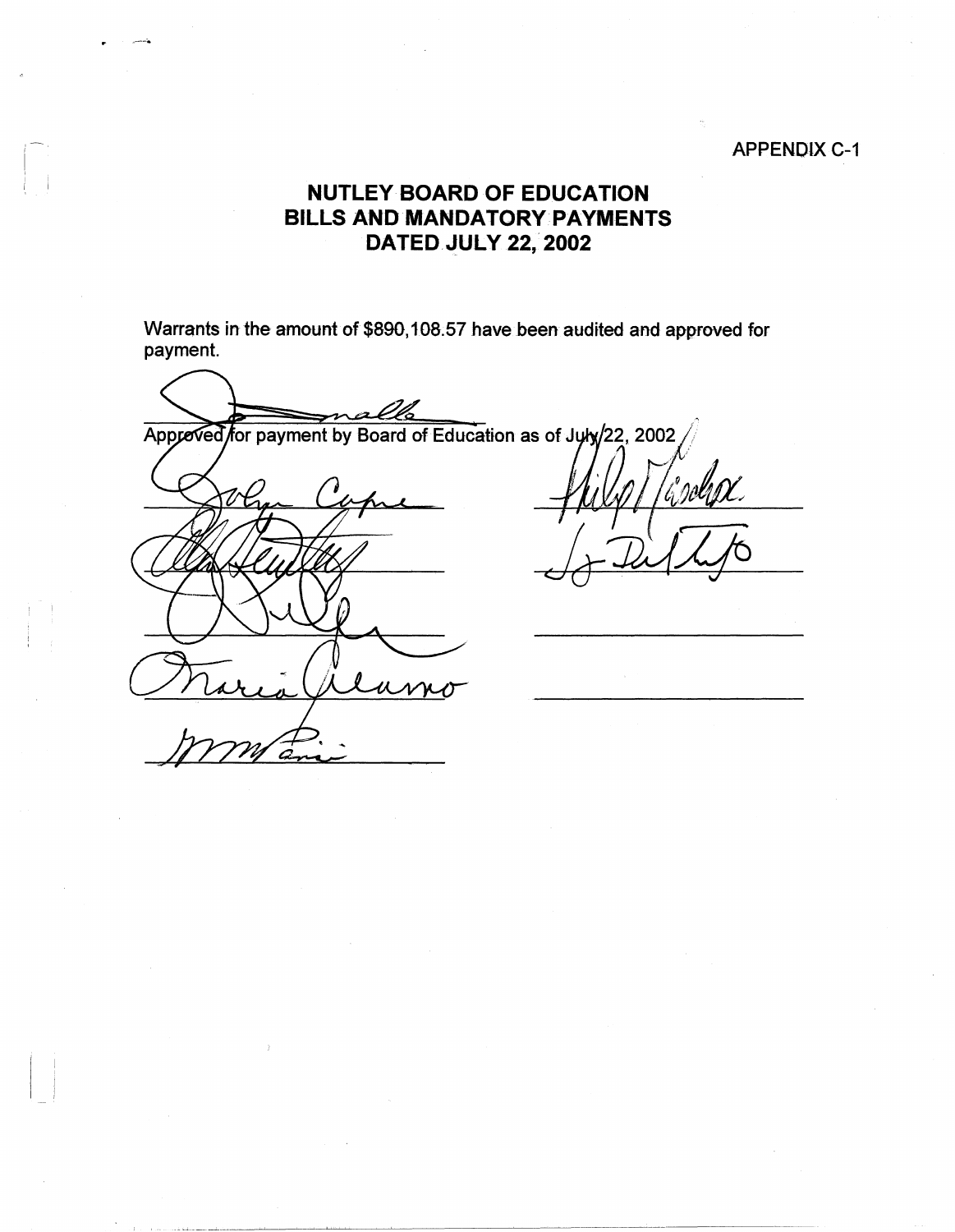|                             | <b>Check journal</b> | <b>Nutley Board of Education</b> | Page 1 of 4     |                    |                                                |                     |
|-----------------------------|----------------------|----------------------------------|-----------------|--------------------|------------------------------------------------|---------------------|
| <b>Rec and Unrec checks</b> |                      |                                  |                 |                    | <b>Hand and Machine checks</b>                 | 07/18/02            |
|                             | <b>Starting date</b> | 7/1/02                           |                 | <b>Ending date</b> | 7/22/02                                        |                     |
|                             | <b>Cknum</b>         | <b>Date</b>                      | <b>Rec date</b> | <b>Vcode</b>       | Vendor name                                    | <b>Check amount</b> |
|                             | 50300 H              | 07/09/02                         |                 |                    | SNJH STATE OF NJ HEALTH BENEFITS FUND          | \$273,326.59        |
|                             | 50301 H              | 07/09/02                         |                 |                    | BEEP BOE EMPLOYEE PENSION FUND ESSEX COUNT     | \$16,358.00         |
|                             | 050302 H             | 07/10/02                         |                 | <b>PAY</b>         | <b>B.O.E. SALARY ACCOUNT</b>                   | \$14,847.62         |
|                             | 050303 H             | 07/12/02                         |                 | <b>PAY</b>         | <b>B.O.E. SALARY ACCOUNT</b>                   | \$227,747.27        |
|                             | 050304 H             | 07/12/02                         |                 |                    | <b>BOES BOARD OF EDUCATION SALARY ACCOUNT</b>  | \$15,553.01         |
|                             | 050305 H             | 07/12/02                         | 07/12/02        |                    | <b>CWB BOLLINGER FOWLER</b>                    | \$0.00              |
|                             | 050306 H             | 07/12/02                         |                 | BSI <sub>2</sub>   | <b>BENECARD SERVICES, INC.</b>                 | \$11,844.86         |
|                             | 050307 H             | 07/12/02                         |                 | <b>IHS</b>         | <b>INTERNATIONAL HEALTHCARE SERVICES</b>       | \$172.73            |
|                             | 050308 H             | 07/12/02                         |                 |                    | <b>BOES BOARD OF EDUCATION SALARY ACCOUNT</b>  | \$3,077.21          |
|                             | 050309 H             | 07/12/02                         |                 | <b>CWB</b>         | <b>BOLLINGER FOWLER</b>                        | \$205.14            |
|                             | 050476 H             | 07/12/02                         |                 | <b>CWB</b>         | <b>BOLLINGER FOWLER</b>                        | \$21,483.16         |
|                             | 050478 H             | 07/17/02                         |                 | FTJ -              | <b>FUN TIME JUNCTION</b>                       | \$400.00            |
|                             | 050479 H             | 07/17/02                         |                 |                    | SSPF SUPER SCIENCE PROGRAMS FOR KIDS           | \$200.00            |
|                             | 050480 H             | 07/17/02                         |                 |                    | USPS UNITED STATES POSTAL SERVICE              | \$4,000.00          |
|                             | 050481 H             | 07/17/02                         |                 |                    | USPN US POSTMASTER                             | \$2,317.50          |
|                             | 050482               | 07/22/02                         |                 | <b>ATT</b>         | <b>AT&amp;T</b>                                | \$345.79            |
|                             | 050483               | 07/22/02                         |                 | <b>BPS</b>         | BELLRIDGE PLUMBING SUPPLY CORPORATION          | \$5,445.00          |
|                             | 050484               | 07/22/02                         |                 |                    | <b>BSS4 BELL'S SECURITY SALES</b>              | \$257.90            |
|                             | 50485                | 07/22/02                         |                 |                    | <b>BCSS BERGEN COUNTY SPECIAL SERVICES</b>     | \$120.00            |
|                             | 50486                | 07/22/02                         |                 |                    | <b>KLEM KLEM; RACHEL</b>                       | \$450.00            |
|                             | 050487               | 07/22/02                         |                 | <b>LIFE</b>        | <b>LOVAAS INSTITUTE FOR EARLY INTERVENTION</b> | \$6,662.50          |
|                             | 050488               | 07/22/02                         |                 | <b>NPR</b>         | NATIONAL PROFESSIONAL RESOURCE, INC.           | \$114.90            |
|                             | 050489               | 07/22/02                         |                 | <b>PSE</b>         | PUBLIC SERVICE ELECTRIC & GAS CO.              | \$24,282.63         |
|                             | 050490               | 07/22/02                         |                 | <b>SPC</b>         | <b>SCHOOL SPECIALTIES CO.</b>                  | \$255.88            |
|                             | 050491               | 07/22/02                         |                 | <b>TGG</b>         | THE GLASS GALLERY                              | \$194.20            |
|                             | 050492               | 07/22/02                         |                 |                    | <b>VOIC VOICESTREAM WIRELESS</b>               | \$466.98            |
|                             | 050493               | 07/22/02                         |                 |                    | ABRA ABRAMS & CO. PUBLISHING INC.              | \$936.31            |
|                             | 050494               | 07/22/02                         |                 | <b>ADV</b>         | <b>ADVANTA</b>                                 | \$98.10             |
|                             | 050495               | 07/22/02                         |                 |                    | ATDS AM. DRIVER & TRAFFIC SAFETY EDUC. ASSOC.  | \$175.00            |
|                             | 050496               | 07/22/02                         |                 |                    | AASA AMERICAN ASSN OF SCHOOL ADMINISTRATOR     | \$309.00            |
|                             | 050497               | 07/22/02                         |                 | <b>AGS</b>         | <b>AMERICAN GUIDANCE SERVICE</b>               | \$329.95            |
|                             | 050498               | 07/22/02                         |                 | ASC3 ASCD          |                                                | \$268.00            |
|                             | 050499               | 07/22/02                         |                 |                    | ATRA ATRA JANITORIAL SUPPLY CO INC             | \$6,303.55          |
|                             | 050500               | 07/22/02                         |                 | <b>BN</b>          | <b>BARNES &amp; NOBLE</b>                      | \$1,923.12          |
|                             | 050501               | 07/22/02                         |                 |                    | <b>BCT1 BERGEN COUNTY TECHNICAL SCHOOLS</b>    | \$1,600.00          |
|                             | 050502               | 07/22/02                         |                 | BI                 | <b>BOLLINGER INSURANCE</b>                     | \$17,334.81         |
|                             | 50503                | 07/22/02                         |                 | <b>CWS</b>         | <b>C WALTER SEARLE</b>                         | \$612.00            |
|                             | 50504                | 07/22/02                         |                 |                    | <b>CEP1 COIN EDUCATIONAL PRODUCTS</b>          | \$1,637.52          |
|                             | 050505               | 07/22/02                         |                 | <b>CSI</b>         | <b>COMPUTER SOLUTIONS INC</b>                  | \$5,004.00          |

 $\sim 10^{10}$  .

- --·---·--· --- - ····- ~~~~

 $\mathcal{L}_{\mathcal{A}}$ 

 $\mathcal{L}_{\text{max}}$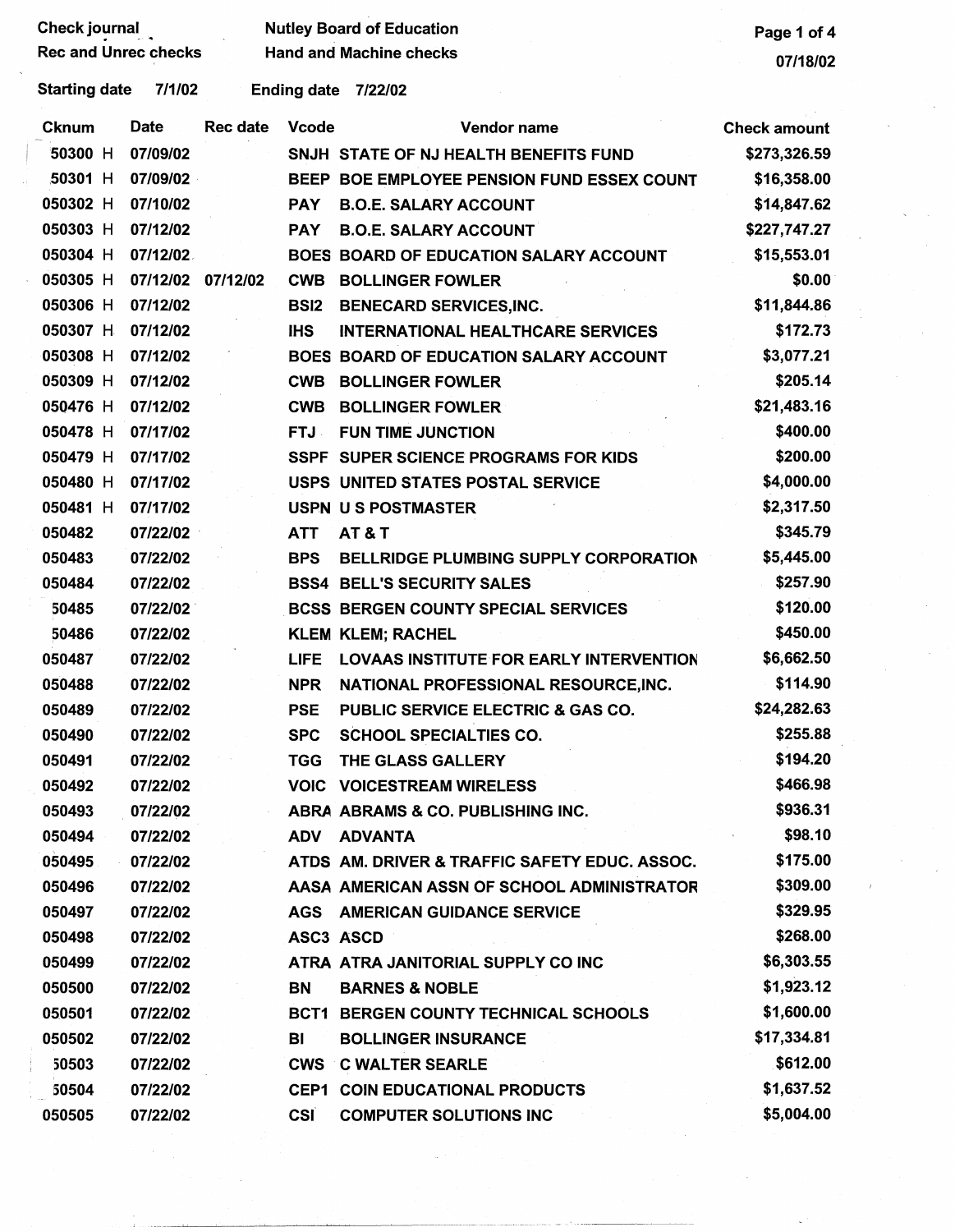| <b>Check journal</b>        |          | <b>Nutley Board of Education</b> |                    |                                              | Page 2 of 4         |  |
|-----------------------------|----------|----------------------------------|--------------------|----------------------------------------------|---------------------|--|
| <b>Rec and Unrec checks</b> |          | <b>Hand and Machine checks</b>   |                    |                                              | 07/18/02            |  |
| <b>Starting date</b>        | 7/1/02   |                                  | <b>Ending date</b> | 7/22/02                                      |                     |  |
| <b>Cknum</b>                | Date     | Rec date                         | <b>Vcode</b>       | Vendor name                                  | <b>Check amount</b> |  |
| 150506                      | 07/22/02 |                                  | CP <sub>9</sub>    | <b>CPI USER'S GROUP</b>                      | \$1,173.62          |  |
| 150507                      | 07/22/02 |                                  | D&S                | <b>D&amp;S MARKETING SYSTEMS INC.</b>        | \$732.24            |  |
| 050508                      | 07/22/02 |                                  |                    | <b>DACC DASHCO</b>                           | \$813.12            |  |
| 050509                      | 07/22/02 |                                  | EAI <sub>2</sub>   | <b>EAI EDUCATIION</b>                        | \$544.90            |  |
| 050513                      | 07/22/02 |                                  | <b>EBS</b>         | <b>EBSCO</b>                                 | \$23,708.41         |  |
| 050514                      | 07/22/02 |                                  | ED                 | <b>EDUCATIONAL DESIGN INC</b>                | \$3,249.58          |  |
| 050515                      | 07/22/02 |                                  | <b>ERS</b>         | <b>EDUCATIONAL RESEARCH SERVICES</b>         | \$100.00            |  |
| 050516                      | 07/22/02 |                                  | ER1                | <b>EDUCATIONAL RESOURCES</b>                 | \$298.78            |  |
| 050517                      | 07/22/02 |                                  | EO <sub>1</sub>    | <b>EDUCATORS OUTLET</b>                      | \$22.46             |  |
| 050518                      | 07/22/02 |                                  | <b>EPS</b>         | <b>EDUCATORS PUPLISHING SERVICES, INC.</b>   | \$356.62            |  |
| 050519                      | 07/22/02 |                                  | <b>EPC</b>         | <b>ELAN PUBLISHING COMPANY</b>               | \$106.49            |  |
| 050520                      | 07/22/02 |                                  |                    | FLEE FLEET LEASING CORPORATION               | \$878.00            |  |
| 050521                      | 07/22/02 |                                  |                    | JFOL FOLLETT; JOANNE                         | \$20.00             |  |
| 050522                      | 07/22/02 |                                  | <b>FCC</b>         | <b>FRANKLIN CENTRAL COMMUNICATIONS</b>       | \$2,832.18          |  |
| 050523                      | 07/22/02 |                                  |                    | <b>GAL4 GALE GROUP</b>                       | \$259.50            |  |
| 050524                      | 07/22/02 |                                  | <b>GLB</b>         | <b>GANN LAW BOOKS</b>                        | \$111.75            |  |
| 050525                      | 07/22/02 |                                  | <b>GSE</b>         | <b>GOPHER SPORTS EQUIPMENT</b>               | \$176.28            |  |
| 050526                      | 07/22/02 |                                  | <b>HSI</b>         | <b>HARRINGTON SOFTWARE INC</b>               | \$8,750.00          |  |
| 50527                       | 07/22/02 |                                  | <b>HER</b>         | <b>HERTZ FURNITURE SYSTEMS</b>               | \$640.00            |  |
| 50528                       | 07/22/02 |                                  | hci                | <b>HIGHSMITH</b>                             | \$84.16             |  |
| 050529                      | 07/22/02 |                                  | <b>HDC</b>         | <b>HOME DEPOT COMM.ACCT.</b>                 | \$360.01            |  |
| 050530                      | 07/22/02 |                                  | <b>JBS</b>         | <b>JERSEY BUS SALES</b>                      | \$43,158.00         |  |
| 050531                      | 07/22/02 |                                  | JSI                | JOHN SIMON INSTRUMENT CO.                    | \$2,600.00          |  |
| 050532                      | 07/22/02 |                                  | <b>JKE</b>         | <b>JOSEPH KARG ENTERPRISES</b>               | \$205.00            |  |
| 050533                      | 07/22/02 |                                  | <b>KMP</b>         | K-12 MICRO MEDIA PUBLISHING                  | \$197.53            |  |
| 050534                      | 07/22/02 |                                  | <b>LEC</b>         | <b>LANG EQUIPMENT CO.</b>                    | \$416.41            |  |
| 050535                      | 07/22/02 |                                  | <b>LVC</b>         | <b>LIBRARY VIDEO CO.</b>                     | \$511.41            |  |
| 050536                      | 07/22/02 |                                  | <b>LRP</b>         | <b>LRP PUBLICATIONS</b>                      | \$79.00             |  |
| 050537                      | 07/22/02 |                                  | <b>LUC</b>         | LUCE, SCHWAB, AND KASE, INC.                 | \$131.00            |  |
| 050538                      | 07/22/02 |                                  | M&I                | <b>M &amp; I METRO IMAGING SERVICES INC.</b> | \$510.00            |  |
| 050539                      | 07/22/02 |                                  |                    | <b>MHP1 MCGRAW-HILL COMPANIES</b>            | \$10,774.66         |  |
| 050540                      | 07/22/02 |                                  | <b>MED</b>         | <b>MEDCO SUPPLY, INC.</b>                    | \$125.02            |  |
| 050541                      | 07/22/02 |                                  | <b>MINU</b>        | <b>MINUTEMAN SERVICE CO.</b>                 | \$2,495.00          |  |
| 050542                      | 07/22/02 |                                  |                    | <b>MPLP MODERN PROGRAMS LEARNING PRESS</b>   | \$1,017.07          |  |
| 050543                      | 07/22/02 |                                  | MT                 | <b>MUSIC TIME INC.</b>                       | \$933.82            |  |
| 050544                      | 07/22/02 |                                  |                    | NJSA N.J.ASSOCIATION OF SCHOOL ADMINISTRATOI | \$1,190.00          |  |
| 50545                       | 07/22/02 |                                  | <b>NJIL</b>        | <b>N.J.INTERSCHOLASTIC LACROSSE LEAGUE</b>   | \$170.00            |  |
| 50546                       | 07/22/02 |                                  |                    | NAPT NATIONAL ASSN FOR PUPIL TRANSPORTATION  | \$75.00             |  |
| 050547                      | 07/22/02 |                                  | <b>NAV</b>         | <b>NATIONAL AUDIO VISUAL</b>                 | \$516.12            |  |

 $\mathcal{O}(\mathcal{O}_\mathcal{O})$ 

 $\sim$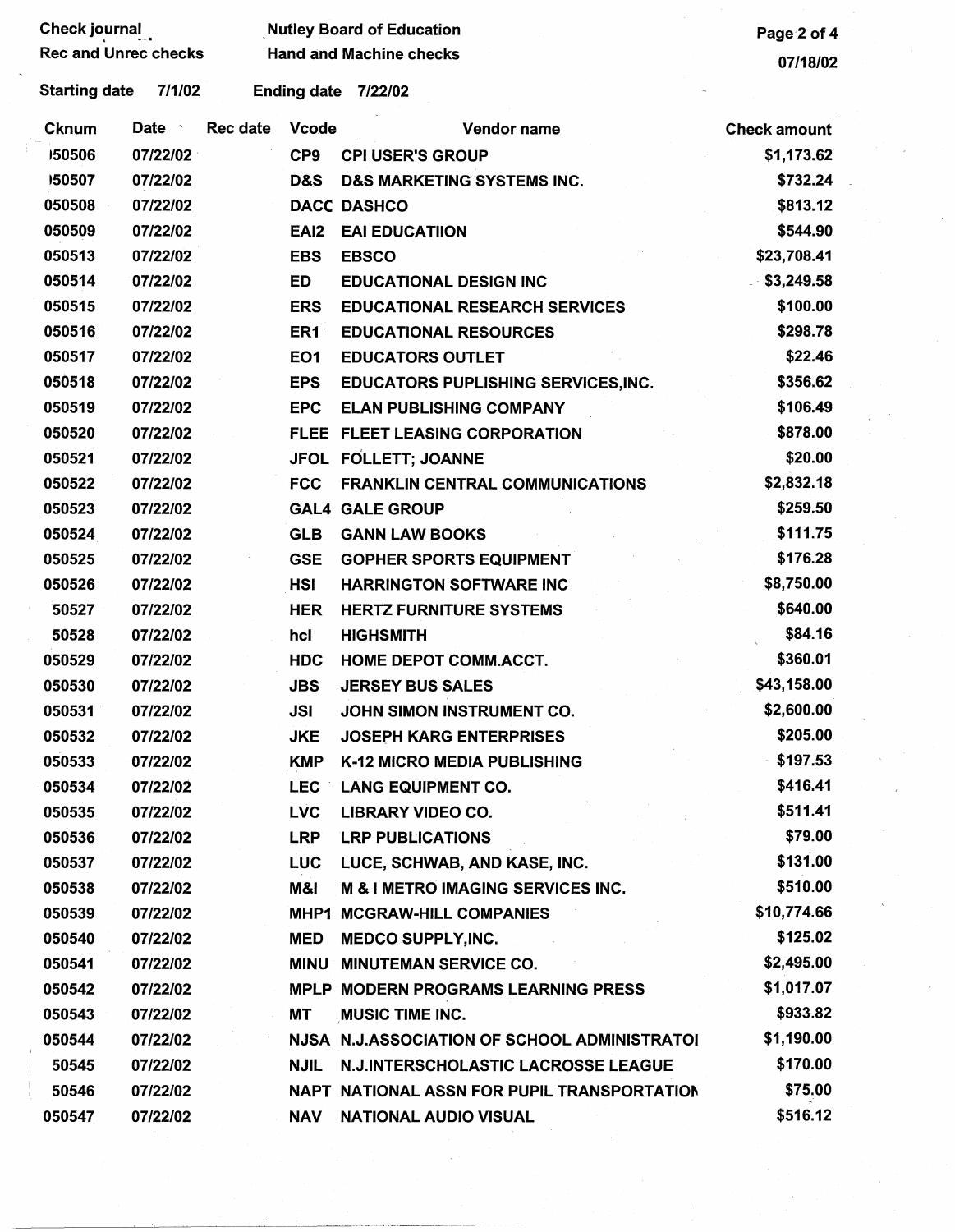| <b>Starting date</b> | 7/1/02      |                 |                 | Ending date 7/22/02                            |                     |
|----------------------|-------------|-----------------|-----------------|------------------------------------------------|---------------------|
| <b>Cknum</b>         | <b>Date</b> | <b>Rec date</b> | <b>Vcode</b>    | <b>Vendor name</b>                             | <b>Check amount</b> |
| )50548               | 07/22/02    |                 | <b>NPR</b>      | NATIONAL PROFESSIONAL RESOURCE, INC.           | \$104.95            |
| )50549               | 07/22/02    |                 |                 | <b>NJML NEW JERSEY MATHEMATICS LEAGUE</b>      | \$75.00             |
| 050550               | 07/22/02    |                 |                 | <b>NJA8 NJAPIE</b>                             | \$150.00            |
| 050551               | 07/22/02    |                 |                 | <b>NJSB NJSBA</b>                              | \$23,396.00         |
| 050552               | 07/22/02    |                 | <b>NNJI</b>     | <b>NNJIL</b>                                   | \$3,000.00          |
| 050553               | 07/22/02    |                 | <b>NHC</b>      | <b>NUTLEY HEATING &amp; COOLING SUPPLY CO.</b> | \$30.36             |
| 050554               | 07/22/02    |                 | PS <sub>1</sub> | <b>PALOS SPORTS, INC</b>                       | \$89.54             |
| 050555               | 07/22/02    |                 | <b>PDI</b>      | <b>PANASONIC DOCUMENT IMAGING</b>              | \$69.41             |
| 050556               | 07/22/02    |                 | <b>PCIE</b>     | PCI EDUCATIONAL PUBLISHING                     | \$281.02            |
| 050557               | 07/22/02    |                 |                 | PBCC PITNEY BOWES CREDIT CORP.                 | \$384.81            |
| 050558               | 07/22/02    |                 | <b>PB</b>       | PITNEY BOWES INC.                              | \$98.06             |
| 050559               | 07/22/02    |                 | <b>PT</b>       | <b>PRINTING TECHNIQUES</b>                     | \$155.00            |
| 050560               | 07/22/02    |                 |                 | RSSC REGAL STAMP & SIGN CO., INC.              | \$59.50             |
| 050561               | 07/22/02    |                 | <b>RR</b>       | <b>RUGG'S RECOMMENDATIONS</b>                  | \$106.00            |
| 050562               | 07/22/02    |                 | SI3             | <b>SCHOLASTIC INC.</b>                         | \$218.65            |
| 050571               | 07/22/02    |                 | <b>SPC</b>      | <b>SCHOOL SPECIALTIES CO.</b>                  | \$66,247.44         |
| 050572               | 07/22/02    |                 | SKI             | <b>SCIENCE KIT, INC.</b>                       | \$324.59            |
| 050573               | 07/22/02    |                 | <b>KS</b>       | <b>SERAFINO; KATHLEEN</b>                      | \$1,000.00          |
| 50574                | 07/22/02    |                 | <b>SFT</b>      | <b>SF TRAVEL PUBLICATIONS</b>                  | \$73.95             |
| 150575               | 07/22/02    |                 | <b>CCI</b>      | <b>SHERWIN WILLIAMS CO.</b>                    | \$7,225.11          |
| 050576               | 07/22/02    |                 |                 | <b>SSSS SOCIAL STUDIES SCHOOL SERVICE</b>      | \$88.29             |
| 050577               | 07/22/02    |                 | <b>SWT</b>      | SOLID WASTE TECHNOLOGIES, INC.                 | \$199.00            |
| 050578               | 07/22/02    |                 | SI5             | <b>STEWART INDUSTRIES</b>                      | \$198.00            |
| 050579               | 07/22/02    |                 | <b>SEA</b>      | <b>STRAUSS ESMAY ASSOCIATES INC</b>            | \$2,295.00          |
| 050580               | 07/22/02    |                 | <b>SS10</b>     | <b>STRIDER SOFTWARE INC.</b>                   | \$664.00            |
| 050581               | 07/22/02    |                 | <b>STS</b>      | <b>STS OF NEW JERSEY</b>                       | \$65.00             |
| 050582               | 07/22/02    |                 | SP <sub>3</sub> | <b>SUNDANCE PUBLISHERS</b>                     | \$436.52            |
| 050583               | 07/22/02    |                 | <b>SVE</b>      | <b>SVE &amp; CHURCHILL MEDIA</b>               | \$85.55             |
| 050584               | 07/22/02    |                 | <b>TMI</b>      | TELE-MEASUREMENTS INC.                         | \$2,013.00          |
| 050585               | 07/22/02    |                 | <b>TPG</b>      | <b>THOMPSON PUBLISHING GROUP</b>               | \$298.00            |
| 050586               | 07/22/02    |                 | <b>TOT</b>      | <b>TOTOWA DODGE, LLC</b>                       | \$547.55            |
| 050587               | 07/22/02    |                 |                 | GTVA WELLS FARGO FINANCIAL LEASING, INC.       | \$128.80            |
| 050588               | 07/22/02    |                 | WG1             | <b>WEST GROUP</b>                              | \$48.00             |
| 050589               | 07/22/02    |                 | <b>WNI</b>      | <b>WHITAKER NEWSLETTERS INC.</b>               | \$407.00            |
| 050590               | 07/22/02    |                 | WE1             | <b>WIESER EDUCATIONAL</b>                      | \$489.50            |
| 050591               | 07/22/02    |                 | <b>WLT</b>      | <b>WILSON LANGUAGE TRAINING</b>                | \$207.90            |
| 50592                | 07/22/02    |                 |                 | WBEI WORLD BOOK, INC.                          | \$1,864.70          |
|                      |             |                 |                 |                                                |                     |
|                      |             |                 |                 |                                                |                     |
|                      |             |                 |                 |                                                |                     |

 $\sim$   $\sim$